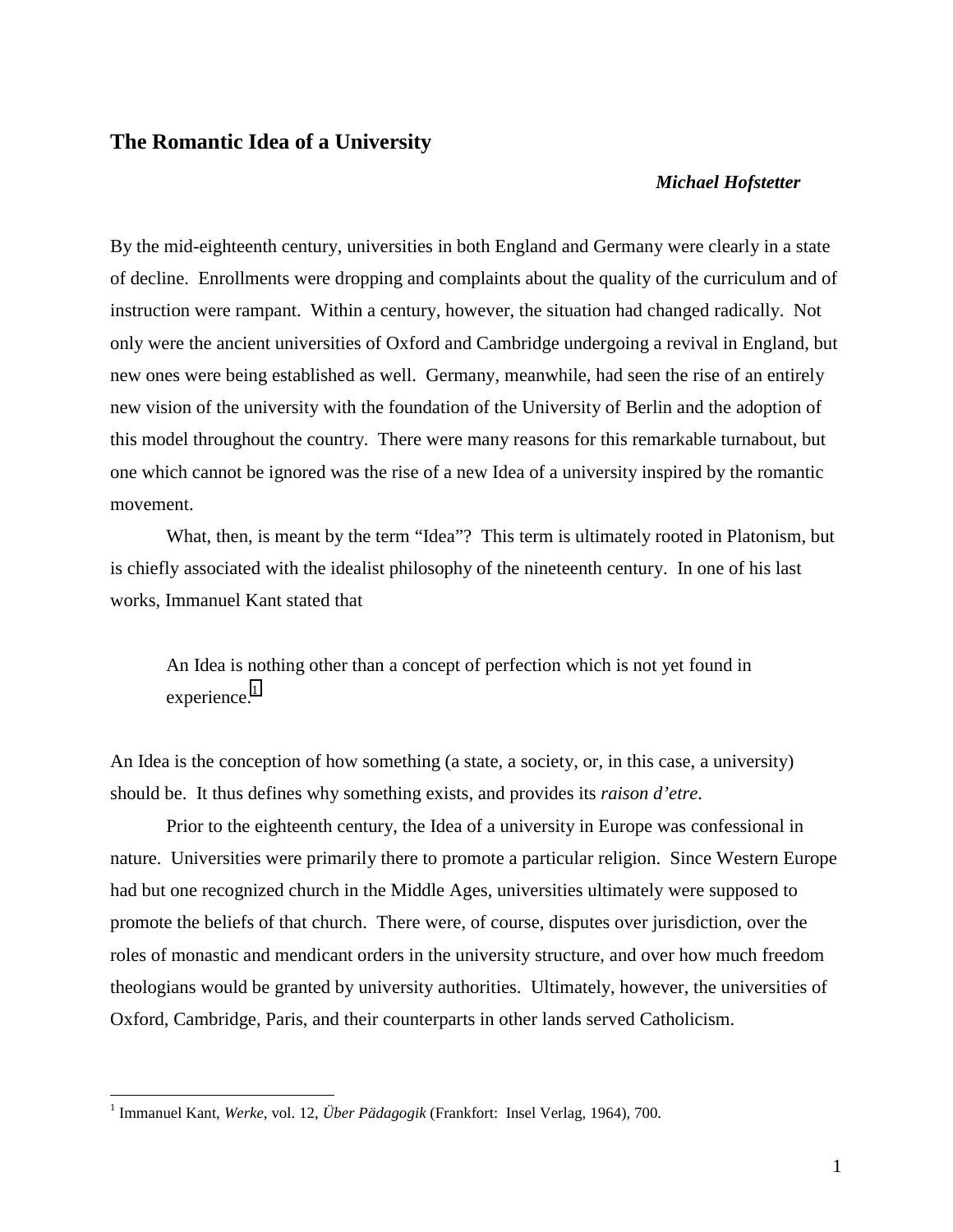The Reformation of course brought an end to this religious unity; however, it did not bring an end to the confessional Idea of a university, it merely redefined it. Europe was rent asunder, and the various confessions (Lutheran, Catholic, Calvinist, Anglican) struggled for survival and dominance. Universities became intellectual centers for this struggle. Their reason for existence was no longer to transmit a single Roman faith, but to propagate the state religion of a particular region. Universities from 1550 until the eighteenth century were supposed to train clerics, combat the heresies of the other confessions, and preserve the doctrines of whatever sect they served. $2$ 

By the mid-eighteenth century, however, new university foundations stopped in Germany and enrollments fell there and in England. Anecdotal evidence also points to a decline in student discipline in both countries. German universities were dominated by dueling fraternities and sometimes faced riots over the price of beer. Oxford and Cambridge for their part had many students who did little work and caused trouble in town. Many who went through Oxbridge during this period, including Jeremy Betham, Edward Gibbon, and Adam Smith, had little good to say about their Alma Maters once they became famous.<sup>3</sup> Their complaints were all similar: Oxbridge students, tutors, and professors were lazy; the curriculum was outmoded; and a university degree was not needed for success.

An underlying problem was the decline of the confessional Idea of a university. With the end of the era of religious violence, the sectarianism that had shaped university life in the preceding two centuries had receded. As a consequence, the old, confessional Idea of a university was no longer functional. The Enlightenment, though it had some influence in Scottish universities (especially at Edinburgh) by and large passed by universities in England and Germany. Many saw universities as backwards and antiquated. One Berlin salon seriously discussed closing them altogether, while in Britain, the *Edinburgh Review*, a famed Whig journal, repeatedly attacked Oxford for its alleged lack of usefulness. Adam Smith himself advocated abolishing all endowments and forcing professors to live solely on direct payments from students. Those professors who taught useful things in an effective manner would survive; the rest should

<sup>2</sup> Friedrich Paulsen, *Die Deutschen Universitäten und das Universität Studium* (Berlin, 1902; reprint Hildesheim, Georg Olms Verlagsbuchhandlung, 1966), 40-52.

<sup>3</sup> See Jeremy Betham, *Works of Bentham*, ed. By John Bowring, vol. 10; Edward Gibbon, *Autobiographies*; and Adam Smith, *An Inquiry into the Nature and Causes of the Wealth of Nations* (New York: Modern Library, 1937).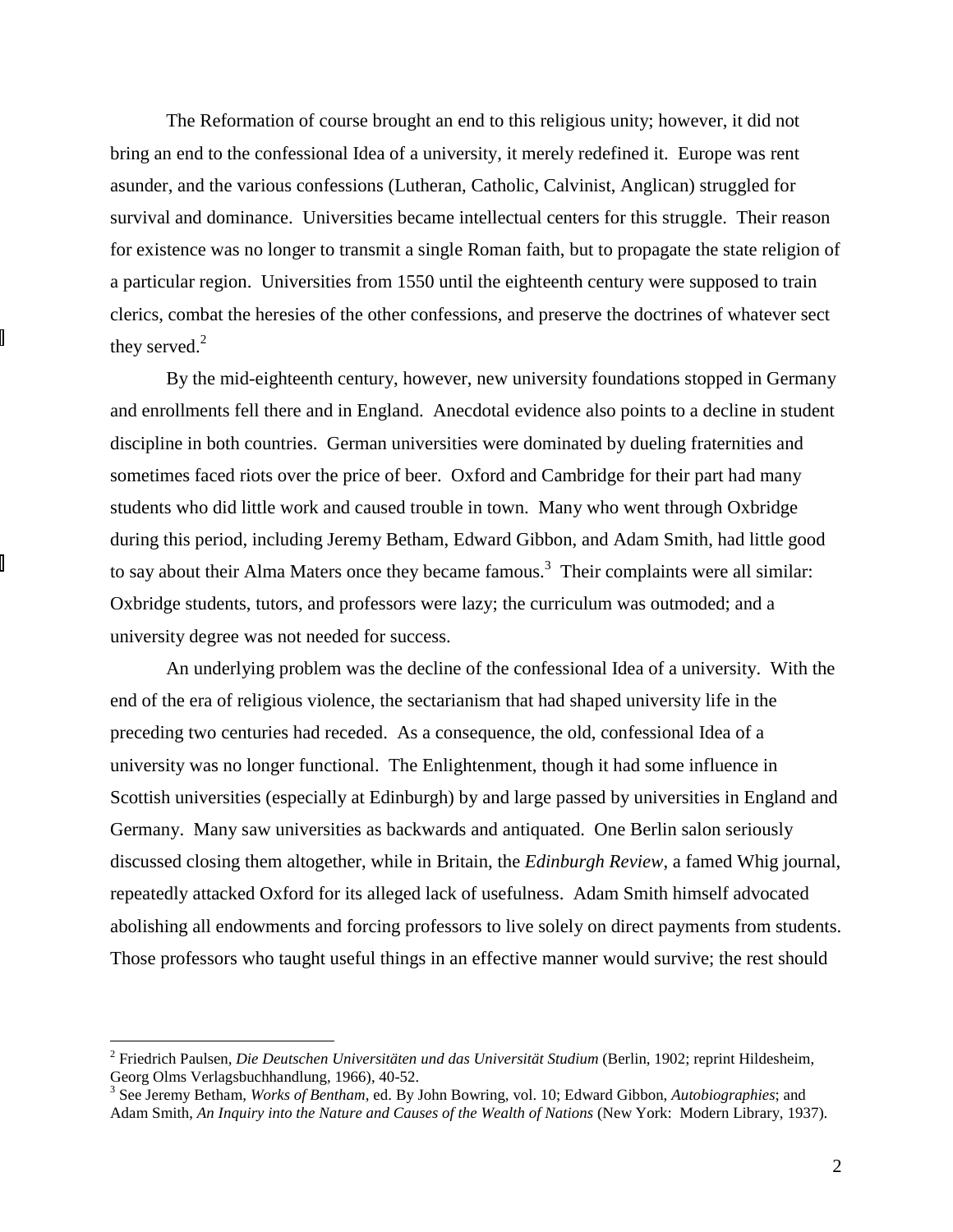be allowed to fail in a competitive academic marketplace.<sup>4</sup> Given the decline of the confessional Idea of a university, would this be the new Idea - serving the utilitarian needs of the new world of the industrial marketplace? Or would there be an alternative to this?

It is my contention that in both England and Germany such an alternative vision did arise from the Romantic movement. In Germany, this vision saw its genesis at the University of Jena in the 1790's. This volatile time in Europe saw Jena, hitherto just another small provincial Germany university, become a major center of learning under the guidance of Goethe. Schiller, Novalis, Wilhelm von Humboldt, and the Schlegel brothers all came to Jena during this period, but the dominant personality was Johann Gottlieb Fichte. Fichte called for the creation of a new class of learned people to revitalize all of society. He also stood for the independence (and even dominance) of the Arts faculty vis a vis the "upper" faculties of law, theology, and medicine, hoping to create a new environment which would integrate the goals of idealist philosophy with the concept of *Bildung* as best exemplified by Goethe. In a well-known incident, Fichte was accused of atheism by the theological faculty at Jena, and, after challenging the authority of Carl August of Weimar, was dismissed from the university in 1799.

Fichte had nonetheless made a powerful impression as a teacher. He constantly exhorted his students to think for themselves and argued that as scholars they could boast:

…my existence has no limit. I am eternal….I lift my head boldly to the threatening stony heights, to the roaring cataracts, and to the crashing clouds in their fire-red sea. "I am eternal" I shout to them. "I defy your power….for I have found my vocation, and it is more permanent than you. It is eternal, and so am I."5

His view of the scholar was grandiose and bordered on the messianic, for he saw the freely practicing scholar one who built up the whole of society by developing his own talents to the fullest. Some came to Jena just to study with him and to be inspired by his brilliance and intense (and egoistic) personality. And while he certainly encouraged his students to pursue their

 4 Smith, 733. 5 J. G. Fichte, *Early Philosophical Writings*, Trans. By Daniel Breazeale (Ithaca: Cornell University Press, 1988), 169.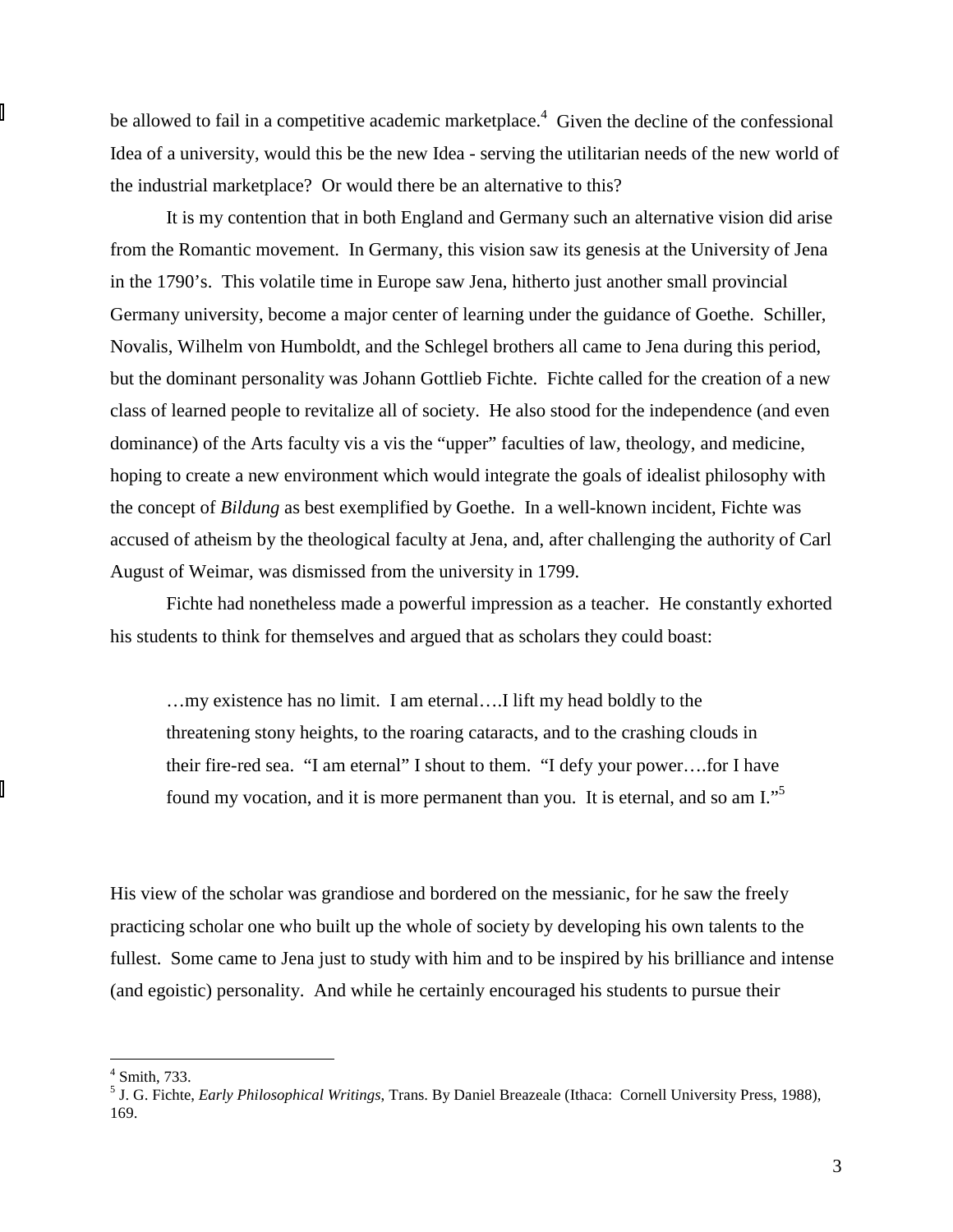*Wissenschaften* with fervor, he himself was always primarily a teacher; indeed, his greatest publications, including his *Wissenschaftslehre*, grew out of his teaching work.<sup>6</sup>

Above all, he took the concept of *Bildung* promoted by Goethe and tied it to the idealist philosophy of Kant. He offered an answer to the basic question of why one studies at a university: to develop one's own mind, and to thereby improve society at large. To make this possible, he sought to revolutionize the way Germany universities were run, bringing the heretofore "lower" faculty of the arts into a position of dominance at the expense of the preprofessional "upper" faculties of law, theology, and medicine. It was an Idea of a university which would change German universities forever as it was later reformulated with the founding of the University of Berlin.

What impact would this new Idea of a university have on English shores? Here, the key is realizing that some of the main conduits for the introduction of German thought into English life were the Lake District poets. Both William Wordsworth and Samuel Taylor Coleridge admired some aspects of German idealist thought and studied it. What they found distasteful about it, however, was its secularized view of the world. Coleridge complained that Fichte's theory of the self

Degenerated into a crude *egoismus*, a boastful and hyperbolic hostility to nature…lifeless, godless, and altogether unholy.<sup>7</sup>

Here lay the crux of the distinction between English and German thinking on this subject. While the romantic Idea of a university was secular in its outlook in Germany, in England, it was more explicitly Christian in articulation. As a result, the English romantics were quite satisfied with the role that Oxford and Cambridge played as seminaries of the Anglican church; if anything, they sought to expand it. Coleridge, in his later writings, envisioned a "clerisy" which, informed by both philosophy and the Bible, would serve as the moral rudder for the nation.<sup>8</sup> His vision, along with that of Wordsworth, became quite influential at both Oxford and Cambridge by the

<sup>6</sup> \_\_\_\_\_\_\_\_\_, *The Science of Knowledge (Wissenschaftslehre)*, Trans. By Peter Heath and John Lacks (New York: Appleton-Century-Crofts, 1970), 3.<br><sup>7</sup> Samuel Toylor Coloridge, *Biograp* 

Samuel Taylor Coleridge, *Biographia Literaria* (London: J.M. Dent & Co., n.d.), 78.

\_\_\_\_\_\_\_\_\_\_\_\_, *On the Constitution of Church and State* (London: J.D. Dent & Sons, 1972), passim.